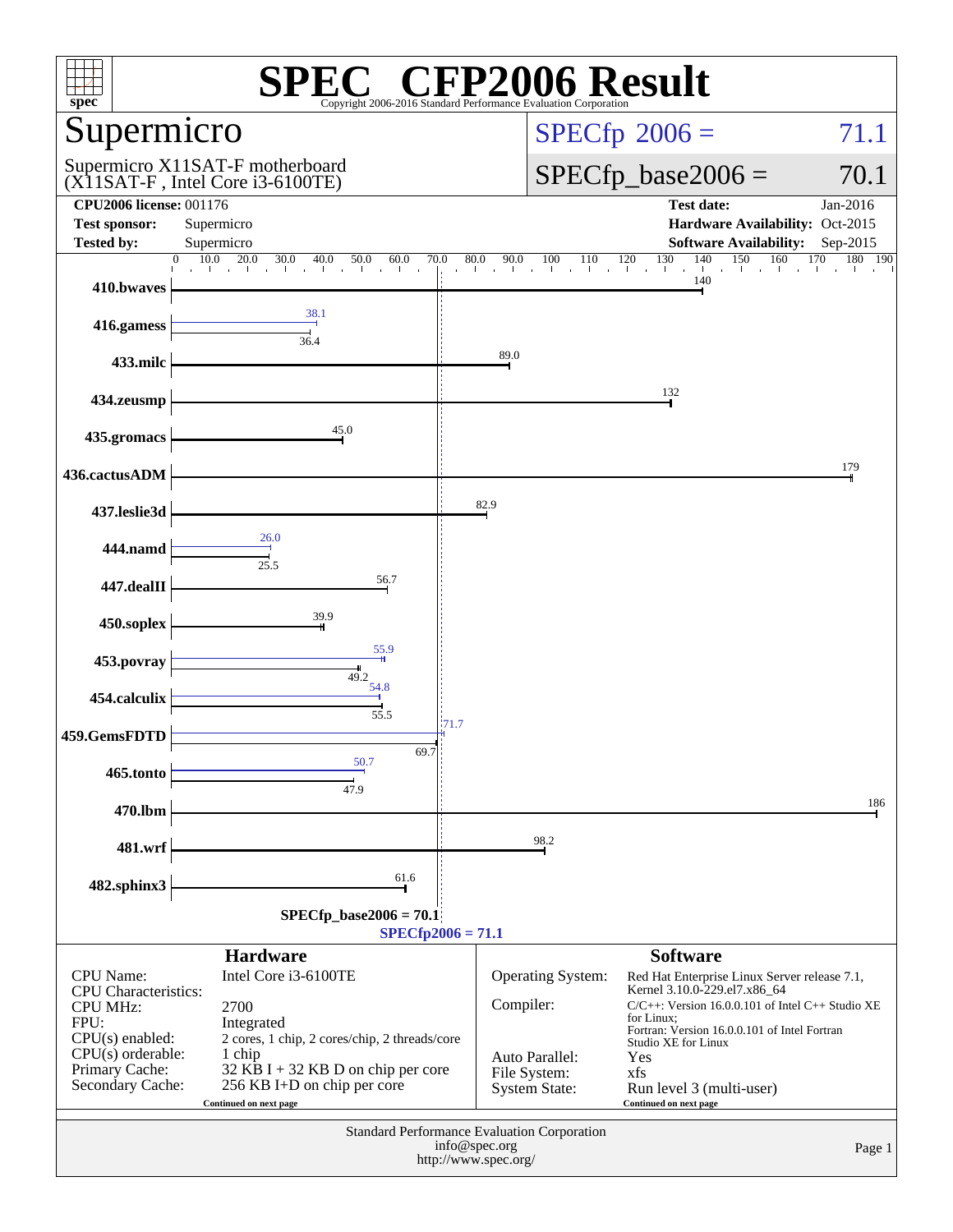

## Supermicro

#### (X11SAT-F , Intel Core i3-6100TE) Supermicro X11SAT-F motherboard

#### $SPECfp2006 = 71.1$  $SPECfp2006 = 71.1$

#### $SPECfp\_base2006 = 70.1$

| <b>CPU2006 license: 001176</b> |                                     |                                 | <b>Test date:</b><br>$Jan-2016$             |
|--------------------------------|-------------------------------------|---------------------------------|---------------------------------------------|
| <b>Test sponsor:</b>           | Supermicro                          | Hardware Availability: Oct-2015 |                                             |
| <b>Tested by:</b>              | Supermicro                          |                                 | <b>Software Availability:</b><br>$Sep-2015$ |
| L3 Cache:                      | $4 \text{ MB I+D}$ on chip per chip | <b>Base Pointers:</b>           | $64$ -bit                                   |
| Other Cache:                   | None                                | Peak Pointers:                  | $32/64$ -bit                                |
| Memory:                        | 16 GB (4 x 4 GB 1Rx8 PC4-2133P-U)   | Other Software:                 | None                                        |
| Disk Subsystem:                | $1 \times 200$ GB SATA III SSD      |                                 |                                             |
| <b>Other Hardware:</b>         | None                                |                                 |                                             |

**[Results Table](http://www.spec.org/auto/cpu2006/Docs/result-fields.html#ResultsTable)**

| Results Tadie    |                                                                                                          |       |                |       |                |             |                |              |                |              |                |              |
|------------------|----------------------------------------------------------------------------------------------------------|-------|----------------|-------|----------------|-------------|----------------|--------------|----------------|--------------|----------------|--------------|
|                  | <b>Base</b>                                                                                              |       |                |       |                | <b>Peak</b> |                |              |                |              |                |              |
| <b>Benchmark</b> | <b>Seconds</b>                                                                                           | Ratio | <b>Seconds</b> | Ratio | <b>Seconds</b> | Ratio       | <b>Seconds</b> | <b>Ratio</b> | <b>Seconds</b> | <b>Ratio</b> | <b>Seconds</b> | <b>Ratio</b> |
| 410.bwayes       | 97.2                                                                                                     | 140   | 97.2           | 140   | 97.1           | 140         | 97.2           | 140          | 97.2           | <b>140</b>   | 97.1           | 140          |
| 416.gamess       | 537                                                                                                      | 36.4  | 537            | 36.4  | 538            | 36.4        | 514            | 38.1         | 514            | 38.1         | 514            | 38.1         |
| $433$ .milc      | 103                                                                                                      | 89.0  | 103            | 88.9  | 103            | 89.0        | 103            | 89.0         | 103            | 88.9         | 103            | 89.0         |
| 434.zeusmp       | 69.1                                                                                                     | 132   | 69.3           | 131   | 69.2           | 132         | 69.1           | 132          | 69.3           | 131          | 69.2           | <u>132</u>   |
| 435 gromacs      | 159                                                                                                      | 45.0  | 159            | 45.0  | 159            | 44.9        | 159            | 45.0         | 159            | 45.0         | 159            | 44.9         |
| 436.cactusADM    | 66.7                                                                                                     | 179   | 66.8           | 179   | 66.8           | 179         | 66.7           | 179          | 66.8           | 179          | 66.8           | <u>179</u>   |
| 437.leslie3d     | 113                                                                                                      | 82.9  | 113            | 82.9  | 113            | 82.9        | <b>113</b>     | 82.9         | 113            | 82.9         | 113            | 82.9         |
| 444.namd         | 314                                                                                                      | 25.5  | 314            | 25.5  | 314            | 25.5        | 308            | 26.0         | 308            | 26.0         | 309            | 26.0         |
| 447.dealII       | 202                                                                                                      | 56.7  | 202            | 56.8  | 202            | 56.7        | 202            | 56.7         | 202            | 56.8         | 202            | 56.7         |
| $450$ .soplex    | 209                                                                                                      | 39.9  | 212            | 39.3  | 208            | 40.0        | 209            | 39.9         | 212            | 39.3         | 208            | 40.0         |
| $453$ . povray   | 108                                                                                                      | 49.2  | 109            | 48.9  | 107            | 49.7        | 95.2           | 55.9         | 94.8           | 56.1         | 96.1           | 55.4         |
| 454.calculix     | 149                                                                                                      | 55.5  | 149            | 55.5  | 149            | 55.4        | 150            | 54.8         | 151            | 54.7         | <u>151</u>     | 54.8         |
| 459.GemsFDTD     | 152                                                                                                      | 69.8  | <u>152</u>     | 69.7  | 152            | 69.6        | 148            | 71.7         | 148            | 71.7         | 148            | 71.8         |
| $465$ .tonto     | 205                                                                                                      | 48.0  | 205            | 47.9  | 205            | 47.9        | 194            | 50.7         | 194            | 50.7         | 194            | 50.7         |
| 470.1bm          | 74.0                                                                                                     | 186   | 73.9           | 186   | 74.0           | 186         | 74.0           | 186          | 73.9           | 186          | 74.0           | 186          |
| 481.wrf          | 114                                                                                                      | 98.2  | 114            | 98.1  | 114            | 98.4        | 114            | 98.2         | 114            | 98.1         | 114            | 98.4         |
| 482.sphinx3      | 317                                                                                                      | 61.6  | 316            | 61.7  | 317            | 61.4        | 317            | 61.6         | 316            | 61.7         | 317            | 61.4         |
|                  | Results appear in the order in which they were run. Bold underlined text indicates a median measurement. |       |                |       |                |             |                |              |                |              |                |              |

#### **[Operating System Notes](http://www.spec.org/auto/cpu2006/Docs/result-fields.html#OperatingSystemNotes)**

Stack size set to unlimited using "ulimit -s unlimited"

#### **[Platform Notes](http://www.spec.org/auto/cpu2006/Docs/result-fields.html#PlatformNotes)**

 As tested, the system used a Supermicro CSE-732D4-903B chassis. The chassis is configured with a PWS-903-PQ power supply, 1 SNK-P0046A4 heatsink, as well as 1 FAN-0124L4 chassis fan. Sysinfo program /usr/cpu2006/config/sysinfo.rev6914 \$Rev: 6914 \$ \$Date:: 2014-06-25 #\$ e3fbb8667b5a285932ceab81e28219e1 running on X11SAT-01 Tue Jan 19 01:18:18 2016

 This section contains SUT (System Under Test) info as seen by some common utilities. To remove or add to this section, see: <http://www.spec.org/cpu2006/Docs/config.html#sysinfo> Continued on next page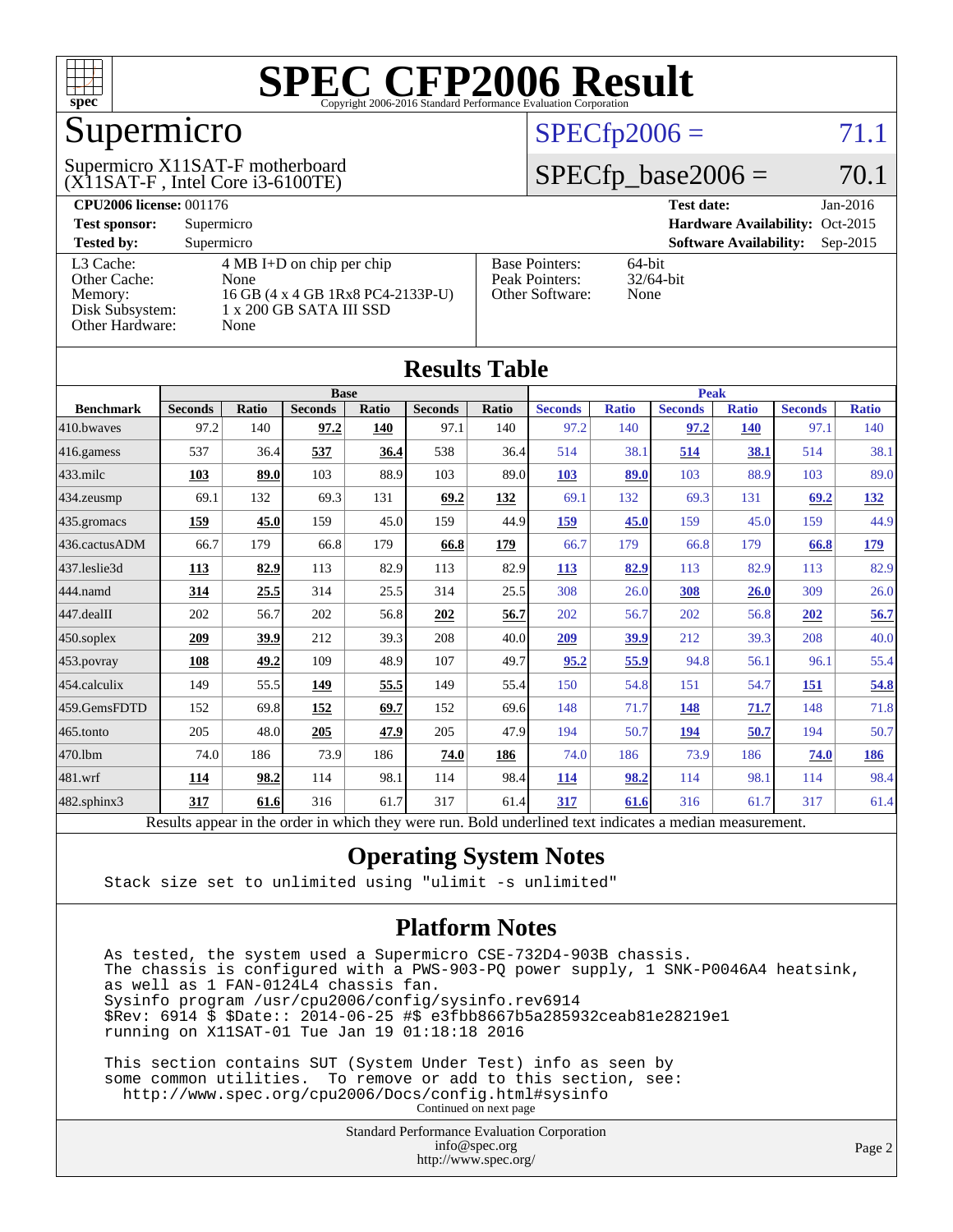

#### Supermicro

 $SPECTp2006 = 71.1$ 

(X11SAT-F , Intel Core i3-6100TE) Supermicro X11SAT-F motherboard  $SPECfp\_base2006 = 70.1$ 

**[CPU2006 license:](http://www.spec.org/auto/cpu2006/Docs/result-fields.html#CPU2006license)** 001176 **[Test date:](http://www.spec.org/auto/cpu2006/Docs/result-fields.html#Testdate)** Jan-2016 **[Test sponsor:](http://www.spec.org/auto/cpu2006/Docs/result-fields.html#Testsponsor)** Supermicro Supermicro **[Hardware Availability:](http://www.spec.org/auto/cpu2006/Docs/result-fields.html#HardwareAvailability)** Oct-2015 **[Tested by:](http://www.spec.org/auto/cpu2006/Docs/result-fields.html#Testedby)** Supermicro **Supermicro [Software Availability:](http://www.spec.org/auto/cpu2006/Docs/result-fields.html#SoftwareAvailability)** Sep-2015

#### **[Platform Notes \(Continued\)](http://www.spec.org/auto/cpu2006/Docs/result-fields.html#PlatformNotes)**

Standard Performance Evaluation Corporation From /proc/cpuinfo model name :  $Intel(R) Core(TM) i3-6100TE CPU @ 2.70GHz$  1 "physical id"s (chips) 4 "processors" cores, siblings (Caution: counting these is hw and system dependent. The following excerpts from /proc/cpuinfo might not be reliable. Use with caution.) cpu cores : 2 siblings : 4 physical 0: cores 0 1 cache size : 4096 KB From /proc/meminfo MemTotal: 16248396 kB HugePages\_Total: 0<br>Hugepagesize: 2048 kB Hugepagesize: From /etc/\*release\* /etc/\*version\* os-release: NAME="Red Hat Enterprise Linux Server" VERSION="7.1 (Maipo)" ID="rhel" ID\_LIKE="fedora" VERSION\_ID="7.1" PRETTY\_NAME="Red Hat Enterprise Linux Server 7.1 (Maipo)" ANSI\_COLOR="0;31" CPE\_NAME="cpe:/o:redhat:enterprise\_linux:7.1:GA:server" redhat-release: Red Hat Enterprise Linux Server release 7.1 (Maipo) system-release: Red Hat Enterprise Linux Server release 7.1 (Maipo) system-release-cpe: cpe:/o:redhat:enterprise\_linux:7.1:ga:server uname -a: Linux X11SAT-01 3.10.0-229.el7.x86\_64 #1 SMP Thu Jan 29 18:37:38 EST 2015 x86\_64 x86\_64 x86\_64 GNU/Linux run-level 3 Jan 19 01:16 SPEC is set to: /usr/cpu2006 Filesystem Type Size Used Avail Use% Mounted on<br>(dec/ada) = refer 1990 450 1990 95% / /dev/sda2 xfs 183G 45G 139G 25% / Additional information from dmidecode: Warning: Use caution when you interpret this section. The 'dmidecode' program reads system data which is "intended to allow hardware to be accurately determined", but the intent may not be met, as there are frequent changes to hardware, firmware, and the "DMTF SMBIOS" standard. BIOS American Megatrends Inc. 1.0 12/18/2015 Memory: 4x Micron 8ATF51264AZ-2G1A2 4 GB 1 rank 2133 MHz Continued on next page

[info@spec.org](mailto:info@spec.org) <http://www.spec.org/>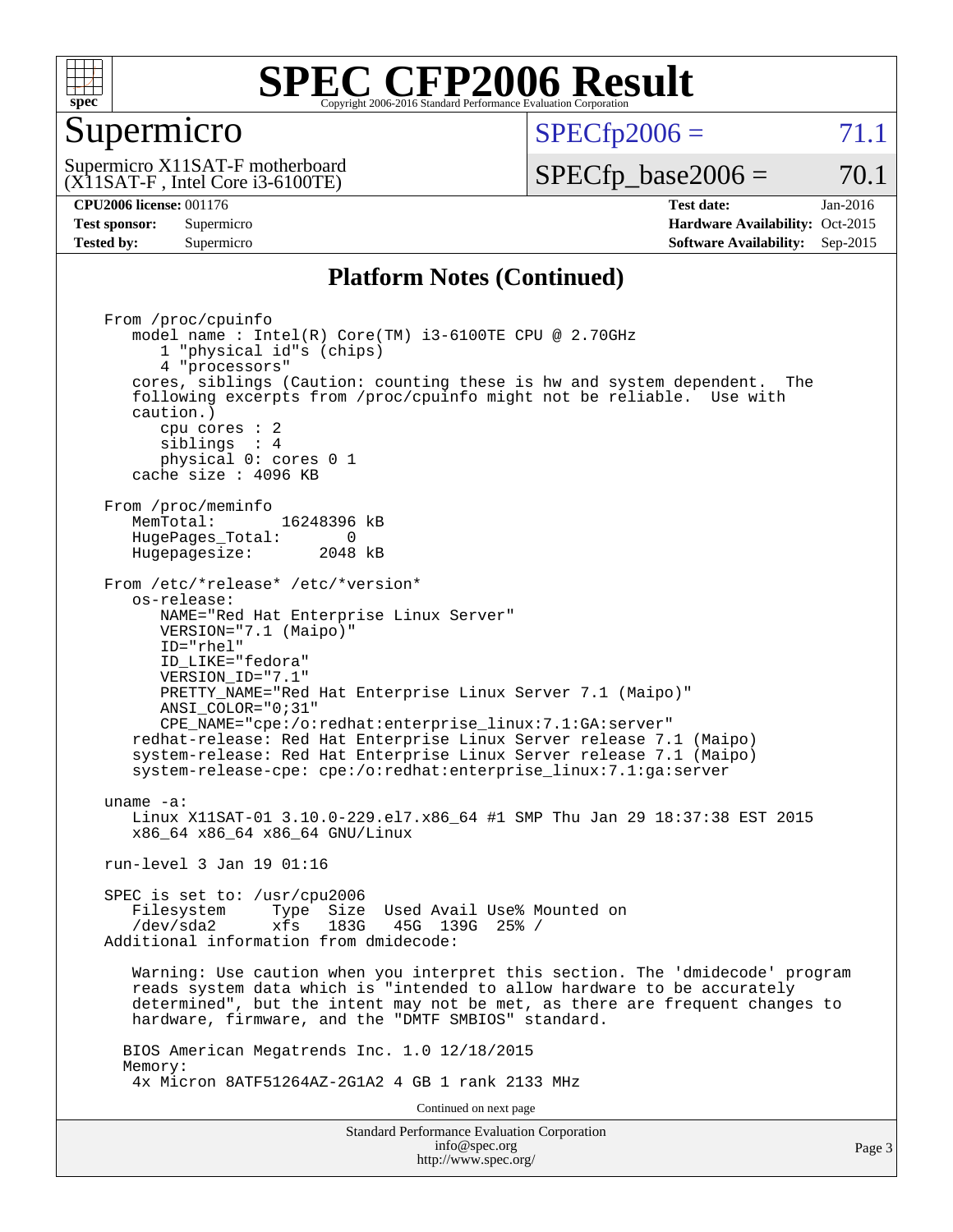

### Supermicro

 $SPECTp2006 = 71.1$ 

(X11SAT-F , Intel Core i3-6100TE) Supermicro X11SAT-F motherboard

**[CPU2006 license:](http://www.spec.org/auto/cpu2006/Docs/result-fields.html#CPU2006license)** 001176 **[Test date:](http://www.spec.org/auto/cpu2006/Docs/result-fields.html#Testdate)** Jan-2016

 $SPECfp\_base2006 = 70.1$ 

**[Test sponsor:](http://www.spec.org/auto/cpu2006/Docs/result-fields.html#Testsponsor)** Supermicro Supermicro **[Hardware Availability:](http://www.spec.org/auto/cpu2006/Docs/result-fields.html#HardwareAvailability)** Oct-2015 **[Tested by:](http://www.spec.org/auto/cpu2006/Docs/result-fields.html#Testedby)** Supermicro **[Software Availability:](http://www.spec.org/auto/cpu2006/Docs/result-fields.html#SoftwareAvailability)** Sep-2015

#### **[Platform Notes \(Continued\)](http://www.spec.org/auto/cpu2006/Docs/result-fields.html#PlatformNotes)**

(End of data from sysinfo program)

#### **[General Notes](http://www.spec.org/auto/cpu2006/Docs/result-fields.html#GeneralNotes)**

Environment variables set by runspec before the start of the run: KMP\_AFFINITY = "granularity=fine,compact,1,0"  $LD$ \_LIBRARY\_PATH = "/usr/cpu2006/libs/32:/usr/cpu2006/libs/64:/usr/cpu2006/sh" OMP\_NUM\_THREADS = "2"

 Binaries compiled on a system with 1x Intel Core i5-4670K CPU + 32GB memory using RedHat EL 7.1 Transparent Huge Pages enabled with: echo always > /sys/kernel/mm/transparent\_hugepage/enabled

#### **[Base Compiler Invocation](http://www.spec.org/auto/cpu2006/Docs/result-fields.html#BaseCompilerInvocation)**

[C benchmarks](http://www.spec.org/auto/cpu2006/Docs/result-fields.html#Cbenchmarks):  $\text{icc}$  -m64

 $C++$  benchmarks:<br>icpc  $-m$ -m64

[Fortran benchmarks](http://www.spec.org/auto/cpu2006/Docs/result-fields.html#Fortranbenchmarks): [ifort -m64](http://www.spec.org/cpu2006/results/res2016q1/cpu2006-20160120-38715.flags.html#user_FCbase_intel_ifort_64bit_ee9d0fb25645d0210d97eb0527dcc06e)

[Benchmarks using both Fortran and C](http://www.spec.org/auto/cpu2006/Docs/result-fields.html#BenchmarksusingbothFortranandC): [icc -m64](http://www.spec.org/cpu2006/results/res2016q1/cpu2006-20160120-38715.flags.html#user_CC_FCbase_intel_icc_64bit_0b7121f5ab7cfabee23d88897260401c) [ifort -m64](http://www.spec.org/cpu2006/results/res2016q1/cpu2006-20160120-38715.flags.html#user_CC_FCbase_intel_ifort_64bit_ee9d0fb25645d0210d97eb0527dcc06e)

#### **[Base Portability Flags](http://www.spec.org/auto/cpu2006/Docs/result-fields.html#BasePortabilityFlags)**

| 410.bwaves: -DSPEC CPU LP64<br>416.gamess: -DSPEC_CPU_LP64<br>433.milc: -DSPEC CPU LP64<br>434.zeusmp: - DSPEC_CPU_LP64<br>435.gromacs: -DSPEC_CPU_LP64 -nofor_main<br>436.cactusADM: -DSPEC CPU LP64 -nofor main<br>437.leslie3d: -DSPEC CPU LP64<br>444.namd: -DSPEC CPU LP64<br>447.dealII: -DSPEC CPU LP64 |                                                                |
|----------------------------------------------------------------------------------------------------------------------------------------------------------------------------------------------------------------------------------------------------------------------------------------------------------------|----------------------------------------------------------------|
| 450.soplex: -DSPEC_CPU_LP64<br>453.povray: -DSPEC_CPU_LP64<br>454.calculix: - DSPEC CPU LP64 - nofor main<br>459. GemsFDTD: - DSPEC CPU LP64<br>465.tonto: -DSPEC CPU LP64<br>470.1bm: - DSPEC CPU LP64                                                                                                        | 481.wrf: -DSPEC CPU_LP64 -DSPEC_CPU_CASE_FLAG -DSPEC_CPU_LINUX |

Continued on next page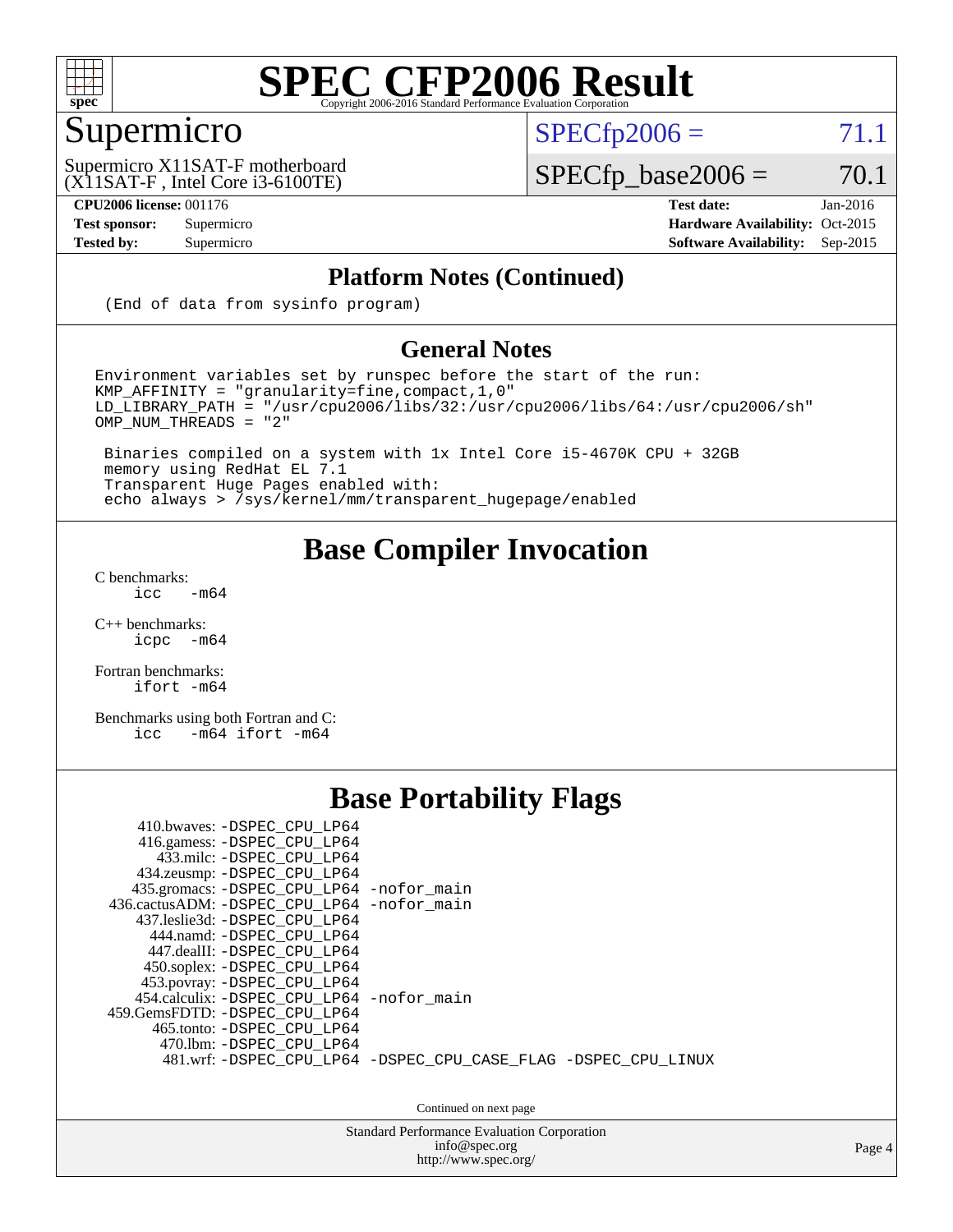

#### Supermicro

 $SPECTp2006 = 71.1$ 

(X11SAT-F , Intel Core i3-6100TE) Supermicro X11SAT-F motherboard

 $SPECTp\_base2006 = 70.1$ 

**[CPU2006 license:](http://www.spec.org/auto/cpu2006/Docs/result-fields.html#CPU2006license)** 001176 **[Test date:](http://www.spec.org/auto/cpu2006/Docs/result-fields.html#Testdate)** Jan-2016 **[Test sponsor:](http://www.spec.org/auto/cpu2006/Docs/result-fields.html#Testsponsor)** Supermicro Supermicro **[Hardware Availability:](http://www.spec.org/auto/cpu2006/Docs/result-fields.html#HardwareAvailability)** Oct-2015 **[Tested by:](http://www.spec.org/auto/cpu2006/Docs/result-fields.html#Testedby)** Supermicro **Supermicro [Software Availability:](http://www.spec.org/auto/cpu2006/Docs/result-fields.html#SoftwareAvailability)** Sep-2015

### **[Base Portability Flags \(Continued\)](http://www.spec.org/auto/cpu2006/Docs/result-fields.html#BasePortabilityFlags)**

482.sphinx3: [-DSPEC\\_CPU\\_LP64](http://www.spec.org/cpu2006/results/res2016q1/cpu2006-20160120-38715.flags.html#suite_basePORTABILITY482_sphinx3_DSPEC_CPU_LP64)

#### **[Base Optimization Flags](http://www.spec.org/auto/cpu2006/Docs/result-fields.html#BaseOptimizationFlags)**

[C benchmarks](http://www.spec.org/auto/cpu2006/Docs/result-fields.html#Cbenchmarks): [-xCORE-AVX2](http://www.spec.org/cpu2006/results/res2016q1/cpu2006-20160120-38715.flags.html#user_CCbase_f-xAVX2_5f5fc0cbe2c9f62c816d3e45806c70d7) [-ipo](http://www.spec.org/cpu2006/results/res2016q1/cpu2006-20160120-38715.flags.html#user_CCbase_f-ipo) [-O3](http://www.spec.org/cpu2006/results/res2016q1/cpu2006-20160120-38715.flags.html#user_CCbase_f-O3) [-no-prec-div](http://www.spec.org/cpu2006/results/res2016q1/cpu2006-20160120-38715.flags.html#user_CCbase_f-no-prec-div) [-parallel](http://www.spec.org/cpu2006/results/res2016q1/cpu2006-20160120-38715.flags.html#user_CCbase_f-parallel) [-opt-prefetch](http://www.spec.org/cpu2006/results/res2016q1/cpu2006-20160120-38715.flags.html#user_CCbase_f-opt-prefetch) [-ansi-alias](http://www.spec.org/cpu2006/results/res2016q1/cpu2006-20160120-38715.flags.html#user_CCbase_f-ansi-alias)

[C++ benchmarks:](http://www.spec.org/auto/cpu2006/Docs/result-fields.html#CXXbenchmarks)

[-xCORE-AVX2](http://www.spec.org/cpu2006/results/res2016q1/cpu2006-20160120-38715.flags.html#user_CXXbase_f-xAVX2_5f5fc0cbe2c9f62c816d3e45806c70d7) [-ipo](http://www.spec.org/cpu2006/results/res2016q1/cpu2006-20160120-38715.flags.html#user_CXXbase_f-ipo) [-O3](http://www.spec.org/cpu2006/results/res2016q1/cpu2006-20160120-38715.flags.html#user_CXXbase_f-O3) [-no-prec-div](http://www.spec.org/cpu2006/results/res2016q1/cpu2006-20160120-38715.flags.html#user_CXXbase_f-no-prec-div) [-opt-prefetch](http://www.spec.org/cpu2006/results/res2016q1/cpu2006-20160120-38715.flags.html#user_CXXbase_f-opt-prefetch) [-ansi-alias](http://www.spec.org/cpu2006/results/res2016q1/cpu2006-20160120-38715.flags.html#user_CXXbase_f-ansi-alias)

[Fortran benchmarks](http://www.spec.org/auto/cpu2006/Docs/result-fields.html#Fortranbenchmarks): [-xCORE-AVX2](http://www.spec.org/cpu2006/results/res2016q1/cpu2006-20160120-38715.flags.html#user_FCbase_f-xAVX2_5f5fc0cbe2c9f62c816d3e45806c70d7) [-ipo](http://www.spec.org/cpu2006/results/res2016q1/cpu2006-20160120-38715.flags.html#user_FCbase_f-ipo) [-O3](http://www.spec.org/cpu2006/results/res2016q1/cpu2006-20160120-38715.flags.html#user_FCbase_f-O3) [-no-prec-div](http://www.spec.org/cpu2006/results/res2016q1/cpu2006-20160120-38715.flags.html#user_FCbase_f-no-prec-div) [-parallel](http://www.spec.org/cpu2006/results/res2016q1/cpu2006-20160120-38715.flags.html#user_FCbase_f-parallel) [-opt-prefetch](http://www.spec.org/cpu2006/results/res2016q1/cpu2006-20160120-38715.flags.html#user_FCbase_f-opt-prefetch)

[Benchmarks using both Fortran and C](http://www.spec.org/auto/cpu2006/Docs/result-fields.html#BenchmarksusingbothFortranandC): [-xCORE-AVX2](http://www.spec.org/cpu2006/results/res2016q1/cpu2006-20160120-38715.flags.html#user_CC_FCbase_f-xAVX2_5f5fc0cbe2c9f62c816d3e45806c70d7) [-ipo](http://www.spec.org/cpu2006/results/res2016q1/cpu2006-20160120-38715.flags.html#user_CC_FCbase_f-ipo) [-O3](http://www.spec.org/cpu2006/results/res2016q1/cpu2006-20160120-38715.flags.html#user_CC_FCbase_f-O3) [-no-prec-div](http://www.spec.org/cpu2006/results/res2016q1/cpu2006-20160120-38715.flags.html#user_CC_FCbase_f-no-prec-div) [-parallel](http://www.spec.org/cpu2006/results/res2016q1/cpu2006-20160120-38715.flags.html#user_CC_FCbase_f-parallel) [-opt-prefetch](http://www.spec.org/cpu2006/results/res2016q1/cpu2006-20160120-38715.flags.html#user_CC_FCbase_f-opt-prefetch) [-ansi-alias](http://www.spec.org/cpu2006/results/res2016q1/cpu2006-20160120-38715.flags.html#user_CC_FCbase_f-ansi-alias)

### **[Peak Compiler Invocation](http://www.spec.org/auto/cpu2006/Docs/result-fields.html#PeakCompilerInvocation)**

[C benchmarks](http://www.spec.org/auto/cpu2006/Docs/result-fields.html#Cbenchmarks):  $-m64$ 

[C++ benchmarks:](http://www.spec.org/auto/cpu2006/Docs/result-fields.html#CXXbenchmarks) [icpc -m64](http://www.spec.org/cpu2006/results/res2016q1/cpu2006-20160120-38715.flags.html#user_CXXpeak_intel_icpc_64bit_bedb90c1146cab66620883ef4f41a67e)

[Fortran benchmarks](http://www.spec.org/auto/cpu2006/Docs/result-fields.html#Fortranbenchmarks): [ifort -m64](http://www.spec.org/cpu2006/results/res2016q1/cpu2006-20160120-38715.flags.html#user_FCpeak_intel_ifort_64bit_ee9d0fb25645d0210d97eb0527dcc06e)

#### **[Peak Portability Flags](http://www.spec.org/auto/cpu2006/Docs/result-fields.html#PeakPortabilityFlags)**

Same as Base Portability Flags

### **[Peak Optimization Flags](http://www.spec.org/auto/cpu2006/Docs/result-fields.html#PeakOptimizationFlags)**

[C benchmarks](http://www.spec.org/auto/cpu2006/Docs/result-fields.html#Cbenchmarks):

433.milc: basepeak = yes

Continued on next page

[Benchmarks using both Fortran and C](http://www.spec.org/auto/cpu2006/Docs/result-fields.html#BenchmarksusingbothFortranandC): [icc -m64](http://www.spec.org/cpu2006/results/res2016q1/cpu2006-20160120-38715.flags.html#user_CC_FCpeak_intel_icc_64bit_0b7121f5ab7cfabee23d88897260401c) [ifort -m64](http://www.spec.org/cpu2006/results/res2016q1/cpu2006-20160120-38715.flags.html#user_CC_FCpeak_intel_ifort_64bit_ee9d0fb25645d0210d97eb0527dcc06e)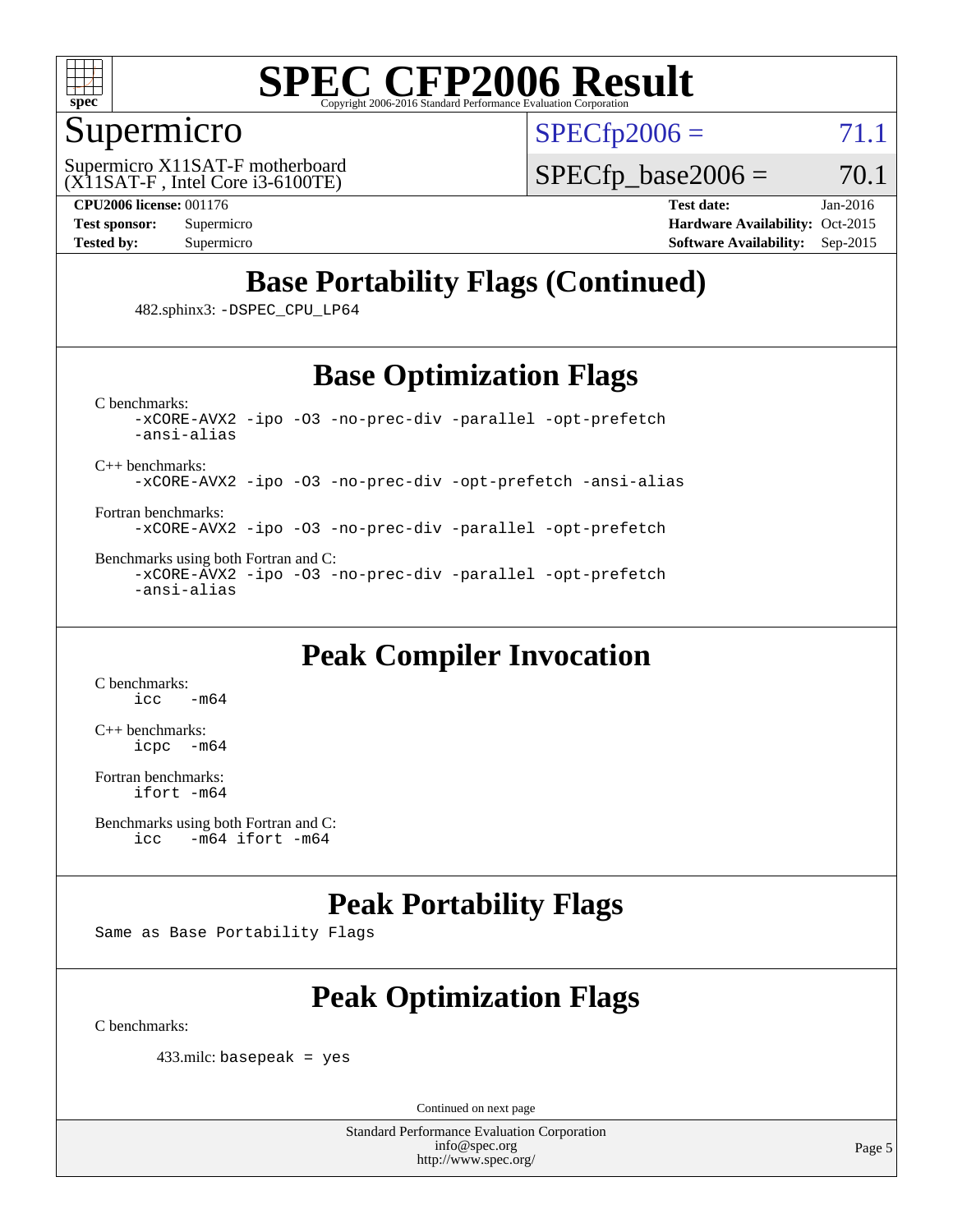

#### Supermicro

 $SPECTp2006 = 71.1$ 

(X11SAT-F , Intel Core i3-6100TE) Supermicro X11SAT-F motherboard  $SPECTp\_base2006 = 70.1$ 

**[CPU2006 license:](http://www.spec.org/auto/cpu2006/Docs/result-fields.html#CPU2006license)** 001176 **[Test date:](http://www.spec.org/auto/cpu2006/Docs/result-fields.html#Testdate)** Jan-2016 **[Test sponsor:](http://www.spec.org/auto/cpu2006/Docs/result-fields.html#Testsponsor)** Supermicro Supermicro **[Hardware Availability:](http://www.spec.org/auto/cpu2006/Docs/result-fields.html#HardwareAvailability)** Oct-2015 **[Tested by:](http://www.spec.org/auto/cpu2006/Docs/result-fields.html#Testedby)** Supermicro **[Software Availability:](http://www.spec.org/auto/cpu2006/Docs/result-fields.html#SoftwareAvailability)** Sep-2015

### **[Peak Optimization Flags \(Continued\)](http://www.spec.org/auto/cpu2006/Docs/result-fields.html#PeakOptimizationFlags)**

 $470$ .lbm: basepeak = yes 482.sphinx3: basepeak = yes [C++ benchmarks:](http://www.spec.org/auto/cpu2006/Docs/result-fields.html#CXXbenchmarks) 444.namd: [-xCORE-AVX2](http://www.spec.org/cpu2006/results/res2016q1/cpu2006-20160120-38715.flags.html#user_peakPASS2_CXXFLAGSPASS2_LDFLAGS444_namd_f-xAVX2_5f5fc0cbe2c9f62c816d3e45806c70d7)(pass 2) [-prof-gen:threadsafe](http://www.spec.org/cpu2006/results/res2016q1/cpu2006-20160120-38715.flags.html#user_peakPASS1_CXXFLAGSPASS1_LDFLAGS444_namd_prof_gen_21a26eb79f378b550acd7bec9fe4467a)(pass 1)  $-i\text{po}(pass 2) -\overline{0}3(pass 2) -no-prec-div(pass 2)$  $-i\text{po}(pass 2) -\overline{0}3(pass 2) -no-prec-div(pass 2)$  $-i\text{po}(pass 2) -\overline{0}3(pass 2) -no-prec-div(pass 2)$ [-par-num-threads=1](http://www.spec.org/cpu2006/results/res2016q1/cpu2006-20160120-38715.flags.html#user_peakPASS1_CXXFLAGSPASS1_LDFLAGS444_namd_par_num_threads_786a6ff141b4e9e90432e998842df6c2)(pass 1) [-prof-use](http://www.spec.org/cpu2006/results/res2016q1/cpu2006-20160120-38715.flags.html#user_peakPASS2_CXXFLAGSPASS2_LDFLAGS444_namd_prof_use_bccf7792157ff70d64e32fe3e1250b55)(pass 2) [-fno-alias](http://www.spec.org/cpu2006/results/res2016q1/cpu2006-20160120-38715.flags.html#user_peakCXXOPTIMIZEOPTIMIZE444_namd_f-no-alias_694e77f6c5a51e658e82ccff53a9e63a) [-auto-ilp32](http://www.spec.org/cpu2006/results/res2016q1/cpu2006-20160120-38715.flags.html#user_peakCXXOPTIMIZE444_namd_f-auto-ilp32)  $447$ .dealII: basepeak = yes 450.soplex: basepeak = yes 453.povray: [-xCORE-AVX2](http://www.spec.org/cpu2006/results/res2016q1/cpu2006-20160120-38715.flags.html#user_peakPASS2_CXXFLAGSPASS2_LDFLAGS453_povray_f-xAVX2_5f5fc0cbe2c9f62c816d3e45806c70d7)(pass 2) [-prof-gen:threadsafe](http://www.spec.org/cpu2006/results/res2016q1/cpu2006-20160120-38715.flags.html#user_peakPASS1_CXXFLAGSPASS1_LDFLAGS453_povray_prof_gen_21a26eb79f378b550acd7bec9fe4467a)(pass 1)  $-ipo(pass 2)$  $-ipo(pass 2)$   $-03(pass 2)$   $-no-prec-div(pass 2)$  $-no-prec-div(pass 2)$ [-par-num-threads=1](http://www.spec.org/cpu2006/results/res2016q1/cpu2006-20160120-38715.flags.html#user_peakPASS1_CXXFLAGSPASS1_LDFLAGS453_povray_par_num_threads_786a6ff141b4e9e90432e998842df6c2)(pass 1) [-prof-use](http://www.spec.org/cpu2006/results/res2016q1/cpu2006-20160120-38715.flags.html#user_peakPASS2_CXXFLAGSPASS2_LDFLAGS453_povray_prof_use_bccf7792157ff70d64e32fe3e1250b55)(pass 2) [-unroll4](http://www.spec.org/cpu2006/results/res2016q1/cpu2006-20160120-38715.flags.html#user_peakCXXOPTIMIZE453_povray_f-unroll_4e5e4ed65b7fd20bdcd365bec371b81f) [-ansi-alias](http://www.spec.org/cpu2006/results/res2016q1/cpu2006-20160120-38715.flags.html#user_peakCXXOPTIMIZE453_povray_f-ansi-alias) [Fortran benchmarks](http://www.spec.org/auto/cpu2006/Docs/result-fields.html#Fortranbenchmarks):  $410.bwaves: basepeak = yes$  416.gamess: [-xCORE-AVX2](http://www.spec.org/cpu2006/results/res2016q1/cpu2006-20160120-38715.flags.html#user_peakPASS2_FFLAGSPASS2_LDFLAGS416_gamess_f-xAVX2_5f5fc0cbe2c9f62c816d3e45806c70d7)(pass 2) [-prof-gen:threadsafe](http://www.spec.org/cpu2006/results/res2016q1/cpu2006-20160120-38715.flags.html#user_peakPASS1_FFLAGSPASS1_LDFLAGS416_gamess_prof_gen_21a26eb79f378b550acd7bec9fe4467a)(pass 1)  $-i\text{po}(pass 2)$   $-\tilde{O}3(pass 2)$   $-no-prec-div(pass 2)$  $-no-prec-div(pass 2)$ [-par-num-threads=1](http://www.spec.org/cpu2006/results/res2016q1/cpu2006-20160120-38715.flags.html#user_peakPASS1_FFLAGSPASS1_LDFLAGS416_gamess_par_num_threads_786a6ff141b4e9e90432e998842df6c2)(pass 1) [-prof-use](http://www.spec.org/cpu2006/results/res2016q1/cpu2006-20160120-38715.flags.html#user_peakPASS2_FFLAGSPASS2_LDFLAGS416_gamess_prof_use_bccf7792157ff70d64e32fe3e1250b55)(pass 2) [-unroll2](http://www.spec.org/cpu2006/results/res2016q1/cpu2006-20160120-38715.flags.html#user_peakOPTIMIZE416_gamess_f-unroll_784dae83bebfb236979b41d2422d7ec2) [-inline-level=0](http://www.spec.org/cpu2006/results/res2016q1/cpu2006-20160120-38715.flags.html#user_peakOPTIMIZE416_gamess_f-inline-level_318d07a09274ad25e8d15dbfaa68ba50) [-scalar-rep-](http://www.spec.org/cpu2006/results/res2016q1/cpu2006-20160120-38715.flags.html#user_peakOPTIMIZE416_gamess_f-disablescalarrep_abbcad04450fb118e4809c81d83c8a1d) 434.zeusmp: basepeak = yes 437.leslie3d: basepeak = yes 459.GemsFDTD: [-xCORE-AVX2](http://www.spec.org/cpu2006/results/res2016q1/cpu2006-20160120-38715.flags.html#user_peakPASS2_FFLAGSPASS2_LDFLAGS459_GemsFDTD_f-xAVX2_5f5fc0cbe2c9f62c816d3e45806c70d7)(pass 2) [-prof-gen:threadsafe](http://www.spec.org/cpu2006/results/res2016q1/cpu2006-20160120-38715.flags.html#user_peakPASS1_FFLAGSPASS1_LDFLAGS459_GemsFDTD_prof_gen_21a26eb79f378b550acd7bec9fe4467a)(pass 1)  $-i\text{po}(pass 2) -\overline{0}3(pass 2) -no-prec-div(pass 2)$  $-i\text{po}(pass 2) -\overline{0}3(pass 2) -no-prec-div(pass 2)$  $-i\text{po}(pass 2) -\overline{0}3(pass 2) -no-prec-div(pass 2)$ [-par-num-threads=1](http://www.spec.org/cpu2006/results/res2016q1/cpu2006-20160120-38715.flags.html#user_peakPASS1_FFLAGSPASS1_LDFLAGS459_GemsFDTD_par_num_threads_786a6ff141b4e9e90432e998842df6c2)(pass 1) [-prof-use](http://www.spec.org/cpu2006/results/res2016q1/cpu2006-20160120-38715.flags.html#user_peakPASS2_FFLAGSPASS2_LDFLAGS459_GemsFDTD_prof_use_bccf7792157ff70d64e32fe3e1250b55)(pass 2) [-unroll2](http://www.spec.org/cpu2006/results/res2016q1/cpu2006-20160120-38715.flags.html#user_peakOPTIMIZE459_GemsFDTD_f-unroll_784dae83bebfb236979b41d2422d7ec2) [-inline-level=0](http://www.spec.org/cpu2006/results/res2016q1/cpu2006-20160120-38715.flags.html#user_peakOPTIMIZE459_GemsFDTD_f-inline-level_318d07a09274ad25e8d15dbfaa68ba50) [-opt-prefetch](http://www.spec.org/cpu2006/results/res2016q1/cpu2006-20160120-38715.flags.html#user_peakOPTIMIZE459_GemsFDTD_f-opt-prefetch) [-parallel](http://www.spec.org/cpu2006/results/res2016q1/cpu2006-20160120-38715.flags.html#user_peakOPTIMIZE459_GemsFDTD_f-parallel) 465.tonto: [-xCORE-AVX2](http://www.spec.org/cpu2006/results/res2016q1/cpu2006-20160120-38715.flags.html#user_peakPASS2_FFLAGSPASS2_LDFLAGS465_tonto_f-xAVX2_5f5fc0cbe2c9f62c816d3e45806c70d7)(pass 2) [-prof-gen:threadsafe](http://www.spec.org/cpu2006/results/res2016q1/cpu2006-20160120-38715.flags.html#user_peakPASS1_FFLAGSPASS1_LDFLAGS465_tonto_prof_gen_21a26eb79f378b550acd7bec9fe4467a)(pass 1)  $-i\text{po}(pass 2) -\overline{O}3(pass 2)$  [-no-prec-div](http://www.spec.org/cpu2006/results/res2016q1/cpu2006-20160120-38715.flags.html#user_peakPASS2_FFLAGSPASS2_LDFLAGS465_tonto_f-no-prec-div)(pass 2) [-par-num-threads=1](http://www.spec.org/cpu2006/results/res2016q1/cpu2006-20160120-38715.flags.html#user_peakPASS1_FFLAGSPASS1_LDFLAGS465_tonto_par_num_threads_786a6ff141b4e9e90432e998842df6c2)(pass 1) [-prof-use](http://www.spec.org/cpu2006/results/res2016q1/cpu2006-20160120-38715.flags.html#user_peakPASS2_FFLAGSPASS2_LDFLAGS465_tonto_prof_use_bccf7792157ff70d64e32fe3e1250b55)(pass 2) [-inline-calloc](http://www.spec.org/cpu2006/results/res2016q1/cpu2006-20160120-38715.flags.html#user_peakOPTIMIZE465_tonto_f-inline-calloc) [-opt-malloc-options=3](http://www.spec.org/cpu2006/results/res2016q1/cpu2006-20160120-38715.flags.html#user_peakOPTIMIZE465_tonto_f-opt-malloc-options_13ab9b803cf986b4ee62f0a5998c2238) [-auto](http://www.spec.org/cpu2006/results/res2016q1/cpu2006-20160120-38715.flags.html#user_peakOPTIMIZE465_tonto_f-auto) [-unroll4](http://www.spec.org/cpu2006/results/res2016q1/cpu2006-20160120-38715.flags.html#user_peakOPTIMIZE465_tonto_f-unroll_4e5e4ed65b7fd20bdcd365bec371b81f) [Benchmarks using both Fortran and C](http://www.spec.org/auto/cpu2006/Docs/result-fields.html#BenchmarksusingbothFortranandC): 435.gromacs: basepeak = yes 436.cactusADM: basepeak = yes Continued on next page